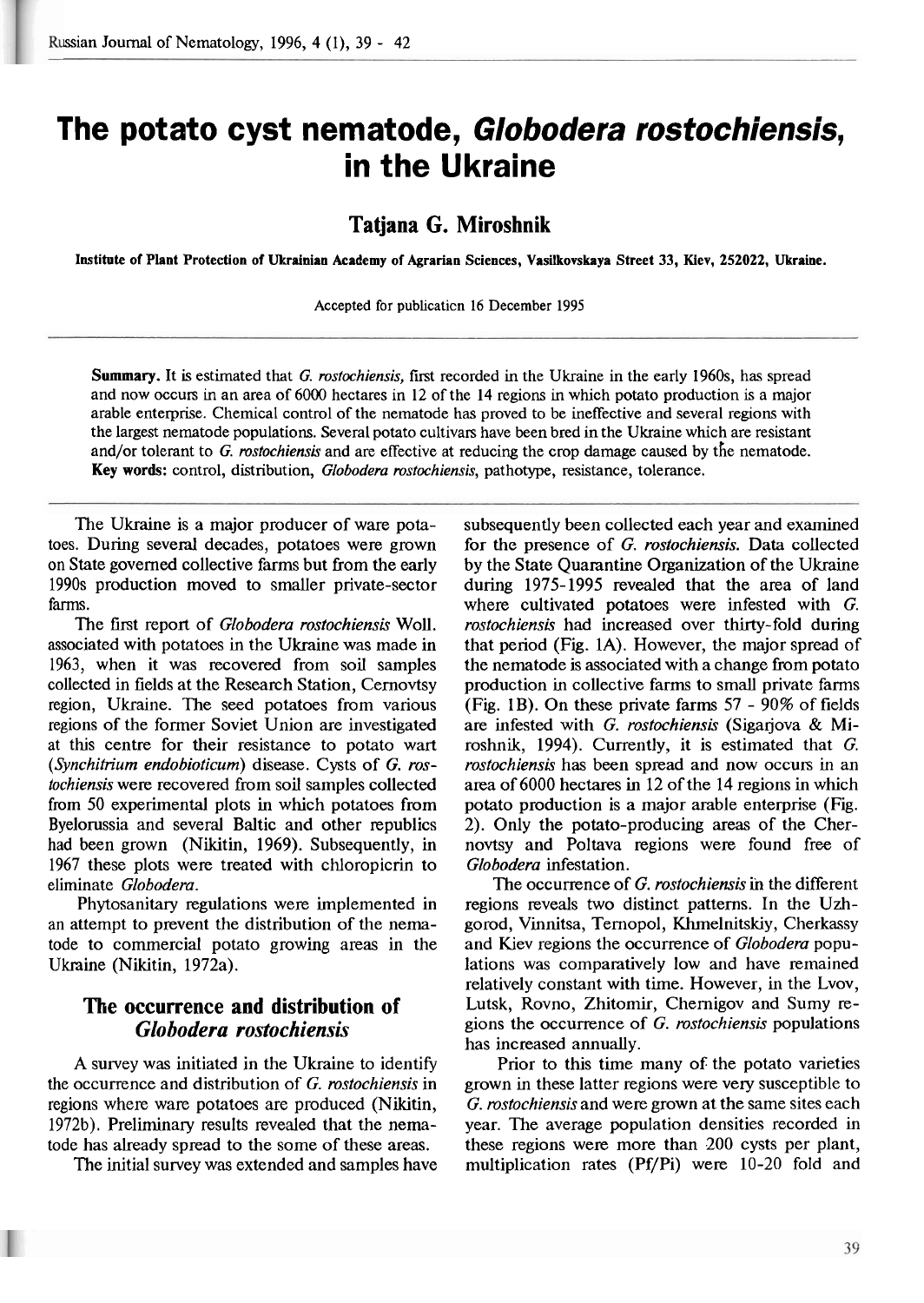

**Fig.** 1. The occurrence of *Globodera rostochiensis* in the Ukraine. A: The increase in area infested with *G.rosfochiensis*  between 1975 and 1995; B: The total area of land in the Ukraine infested with *G. rostochiensis* (solid line) and the proportion of infested land in the private-sector (hatched line).

average yield losses were 65%, when initial population levels were 100-200 eggs per 1 g soil (unpublished data).

#### **Control of** *Globodera rostochiensis*

**Chemical Control.** Control of **G.** rostochiensis by the use of nematicides is expensive and harmful to the environment. Chemical control of G. mstochiensis proved ineffective in the Ukraine and resulted in soils becoming polluted with high levels of nitrates (Miroshnik & Kotova, 1994). Also, many of the fields with the largest nematode populations are within the "Chernobyl zone" where the application of nematicides is not permitted .

**Agronomic measures. In** 1986 crop rotations were introduced to prevent annual cropping at the same sites and, as important, to prevent further spread of the nematode to new sites. Subsequently, there has been a substantial reduction in the spread of the nematode although the pattern of spread varies by region.

The most appropriate and sustainable strategy for reducing crop damage caused by G. rostochiensis is the use of tolerant and, more especially, resistant potato varieties. Research was focused on identifying potato cultivars resistant to G. rostochiensis. Lnitially several Russian, Belorussian and Baltic varieties were introduced which were resistant to the nematode (Bondar & Gladkaja, 1989). Subsequently, several

varieties have been bred in the Ukraine which are resistant to G. rostochiensis, pathotype Rol.

Potato cultivars bred in the Ukraine, and several from Germany and the Netherlands have been assessed for their tolerance/resistance to G.rostochiensis in the Ukraine. Three Ukrainian bred cultivars, Prolisok, Vodograj and Bereginja gave good control of the nematode, suppressing the population levels by about 80%, and these cultivars were also highly tolerant and gave the largest plant yield weghts. A fourth cultivar, Dobrotchin, which was bred in the Ukraine was highly tolerant but was less resistant than the other three cultivars to the nematode. The different cultivars reduced nematode population levels at infested sites to between and 58% of the initial levels, and individual plant yields increased by 80 - 395 g (unpublished data). The three Ukrainian varieties which provided effective control of G. rostochiensis and large plant yield responses are now widely used in areas and sites with high population levels of the nematode.

#### **Future trends**

In the neighbouring countries, Poland and Hungary, G. pallida is present and this species occurs in most potato growing regions in Europe (Brzeski & Rogala, 1984; Rainiss, 1987; **Kiihn,** 1988; Potocek  $&$  Perlova, 1991). Currently, this nematode species has not been discovered in the Ukraine and strict quarantine controls have been introduced in an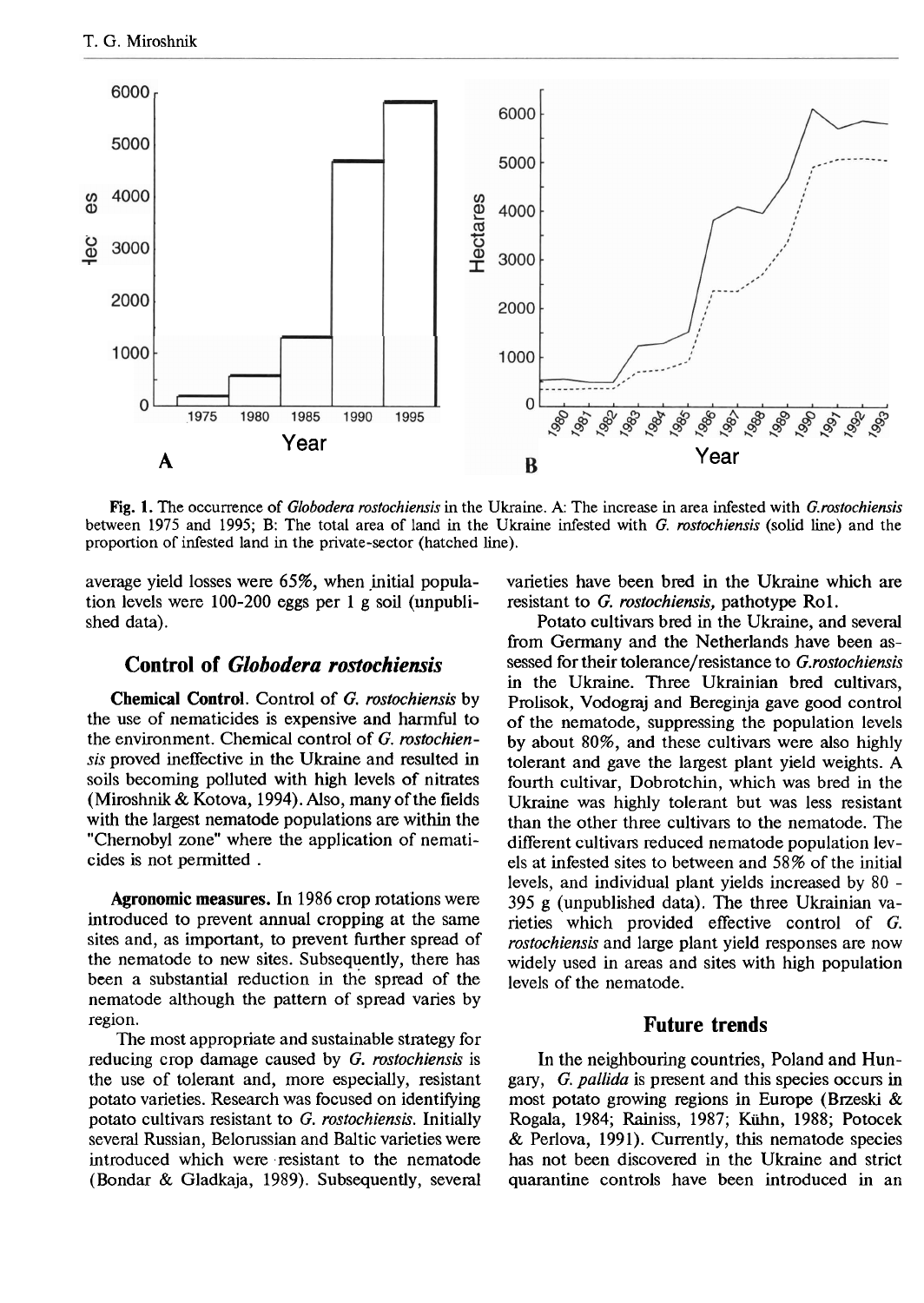

Fig. 2. The potato producing regions in the Ukraine and the occurrence of Globodera rostochiensis.